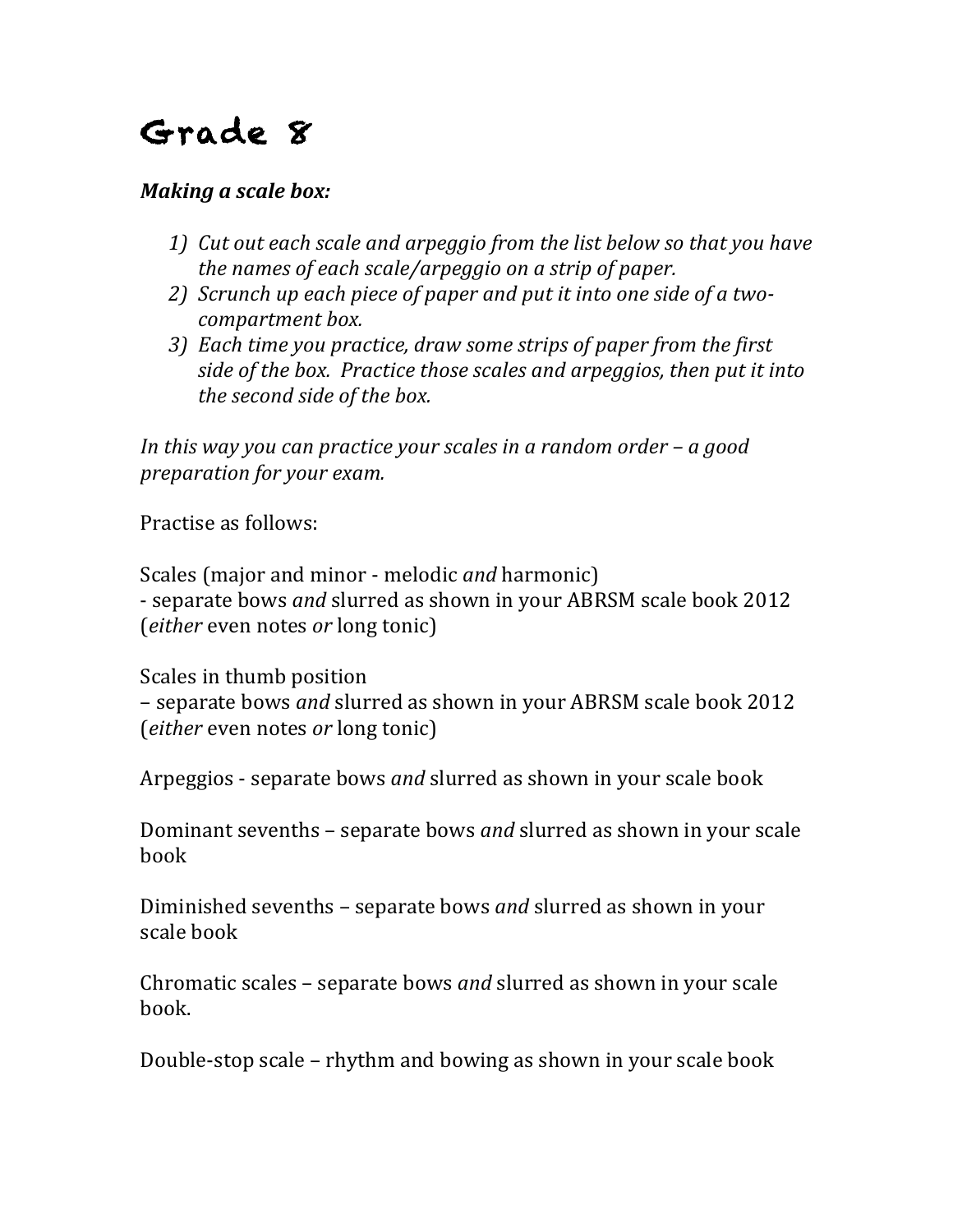One-octave:

**Double-stop scale: in sixths in C major** 

**Double-stop scale: in octaves in G major**

**Double-stop scale: in thirds in G major** 

Two-octaves:

**Diminished seventh starting on F sharp**

**Diminished seventh starting on G**

**Diminished seventh starting on Ab**

**Diminished seventh starting on A**

**Diminished seventh starting on Bb**

Three-octaves:

**Dominant seventh in the key of B**

**Dominant seventh in the key of C**

**Dominant seventh in the key of Db**

**Dominant seventh in the key of D**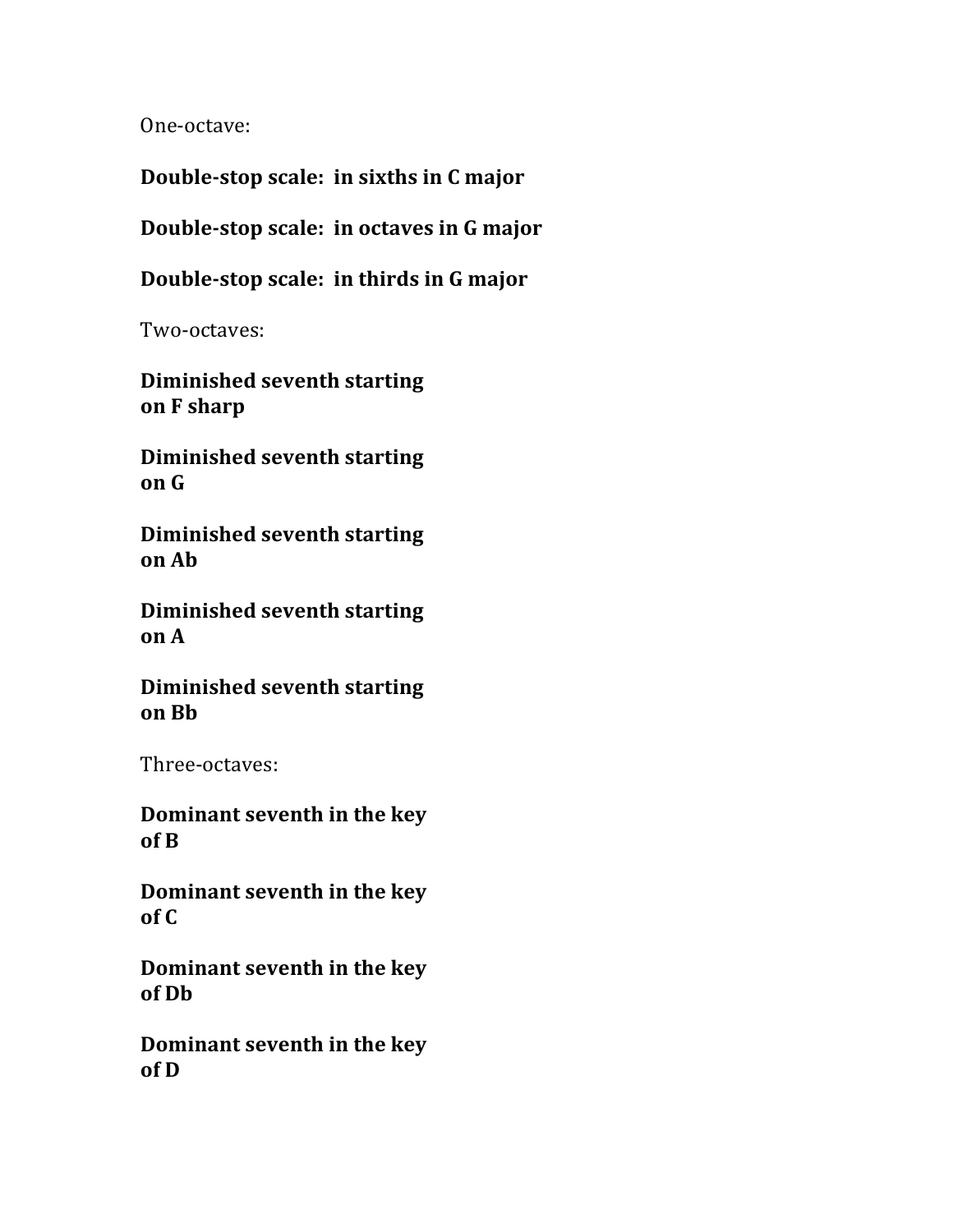**Dominant seventh in the key of Eb**

**Chromatic scale starting on F sharp** 

**Chromatic scale starting on G** 

**Chromatic scale starting on Ab** 

**Chromatic scale starting on A** 

**Chromatic scale starting on Bb** 

**F sharp major scale**

**F** sharp harmonic minor scale

**F sharp melodic minor scale**

*F sharp major arpeggio*

*F sharp minor arpeggio*

**G major scale**

**G harmonic minor scale**

**G melodic minor scale**

*G major arpeggio*

*G minor arpeggio*

**Ab major scale**

**G sharp harmonic minor scale**

**G sharp melodic minor scale**